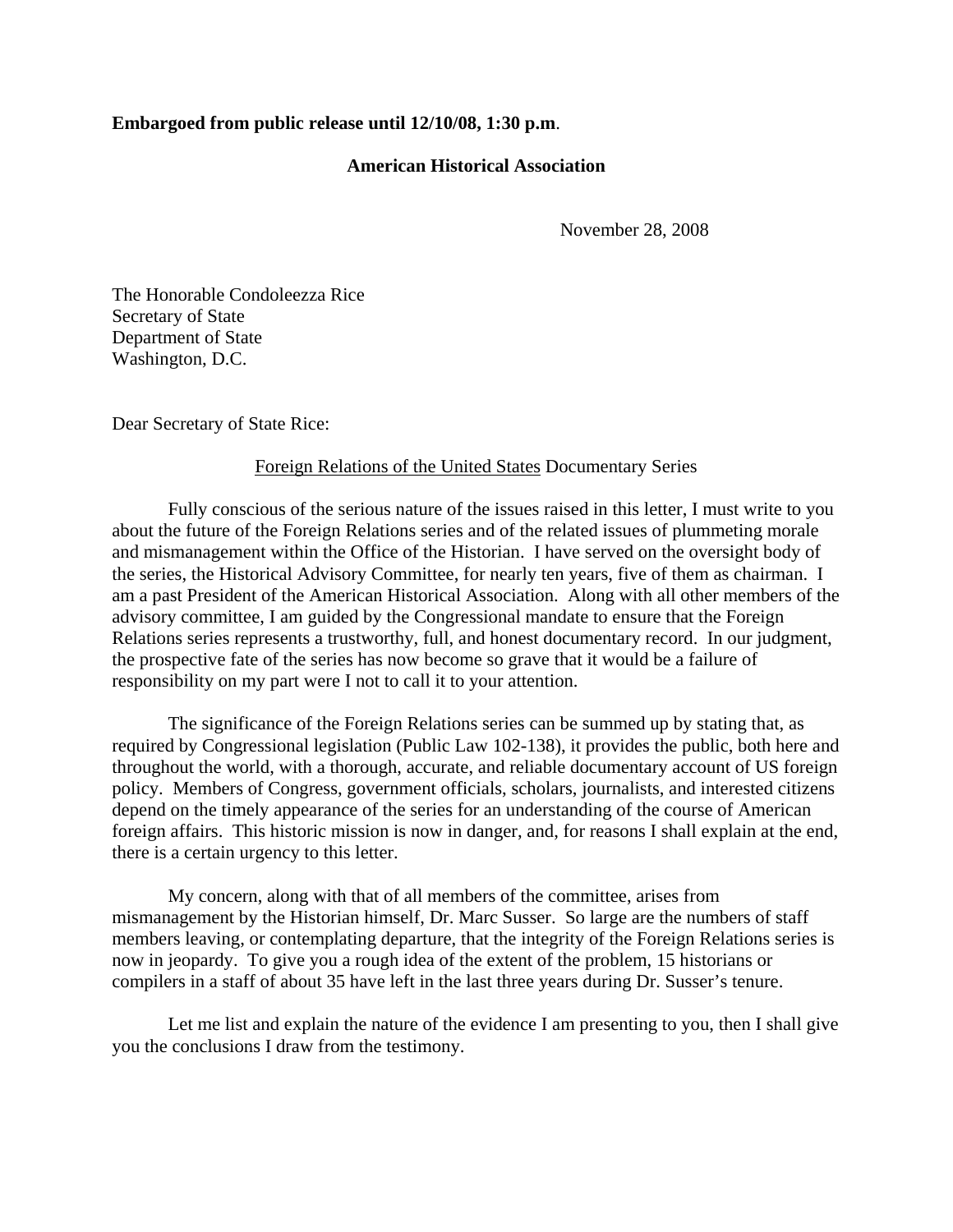Attachment 1. A memorandum by the former General Editor, Edward Keefer, who served in the Historian's Office for 35 years, 33 of them on the Foreign Relations series, until he felt obliged to resign in August of this year in protest against office mismanagement and the probable deterioration of the series. Dr. Keefer is held in highest esteem by all members of the committee. He dedicated his career to the Foreign Relations series and has upheld the highest documentary standards. His statement is perhaps the single most important part of the evidence.

Attachment 2. A memorandum by Thomas Schwartz of Vanderbilt University, a member of the committee until a few weeks ago when his appointment was not renewed by Dr. Susser. Professor Schwartz is the President of the Society for Historians of American Foreign Relations. It is virtually unprecedented for an appointment not to be renewed for another term when the chairman and other members of the committee support reappointment.

Attachment 3. Anonymous testimony by twelve members of the staff, past and present, their reasons in some cases for leaving the Office of the Historian, in other cases their assessment of the present problems. The statements have been submitted individually at my request. I attest to the honesty and general accuracy of the testimony.

Attachment 4. A comparative statistical study of staff attrition, and the reasons, under the last two Historians, William Slany (1993 - 2000) and Marc Susser (2001 to present).

The urgency I mentioned at the beginning of the letter has to do with the appointment of the next General Editor. The General Editor should have intellectual qualifications as well as the temperament of an acknowledged, even-handed leader. In any event he or she must have the respect of academic and professional colleagues and have both the experience and the skills to manage a complex operation of editing and publishing.

In emphasizing the crucial role of the General Editor, let me also briefly mention the role he or she plays in supervising another critical mission of the Historian's Office, that of declassification. Part of the charge of the Congressional mandate is to facilitate public access to records that are 25 years or older from the date of issue and to publish the Foreign Relations

\_\_\_\_\_\_\_\_\_\_

\_\_\_\_\_\_\_\_\_\_

From the evidence, I draw the following conclusions. Cumulatively what strikes the reader about the testimony is not only the honesty but also the overwhelming consensus of judgment. The members of the staff who have submitted statements are dedicated, hardworking, and skilled historians, but they have been driven to the point of despair. The Historian's Office has become an intolerable place to work; the exodus of experienced historians is significant; and the future of the Foreign Relations series is at risk. Compiling the volumes is a unique endeavor. It takes many years to train an historian to judge the significance of documents, to determine which ones should be included in the collection, and to acquire the necessary skills to edit and comment. At the present rate of attrition, the Foreign Relations series faces as grave a crisis as at any time in its history.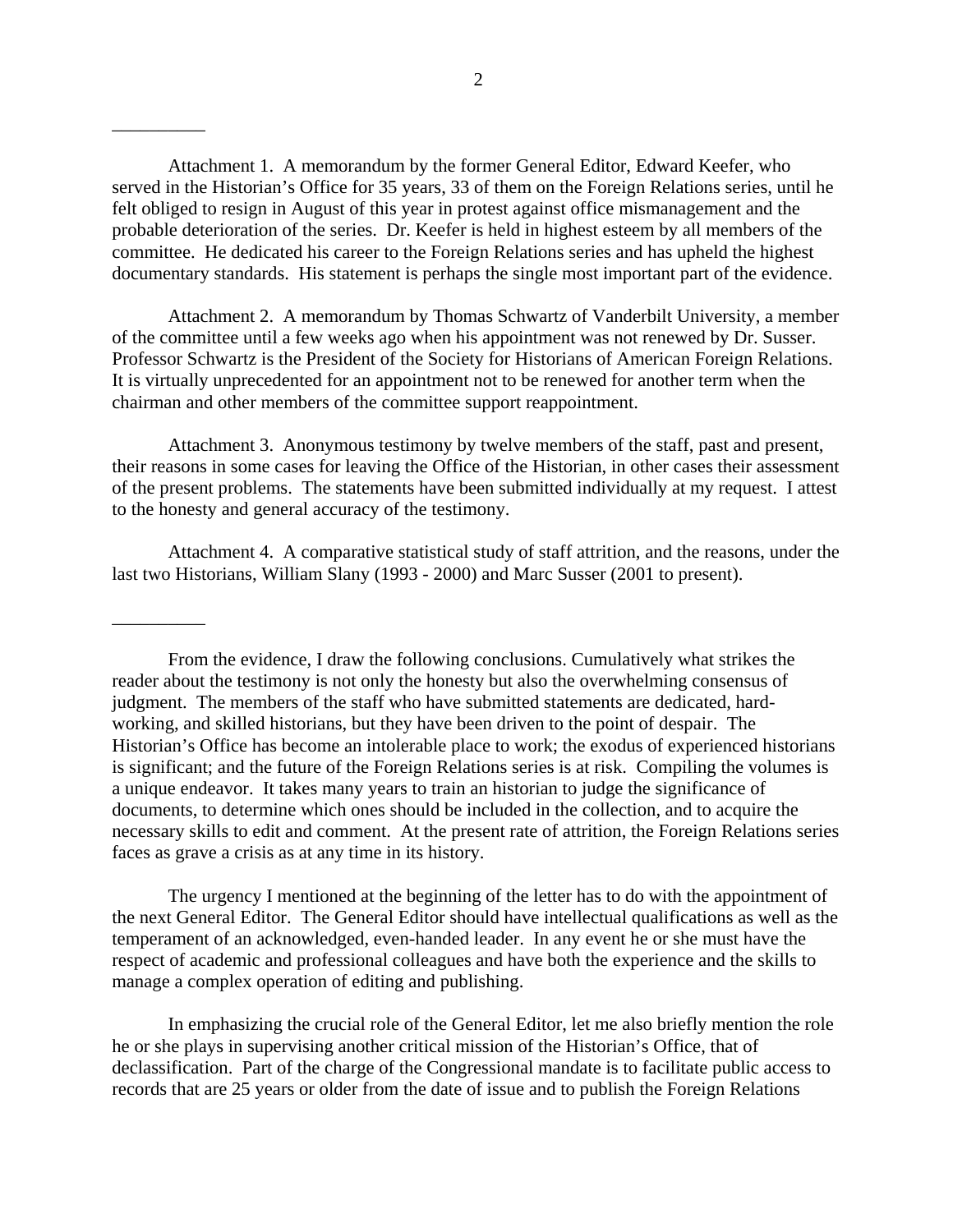volumes roughly within a 30 year period. These deadlines in turn put pressure on other agencies to review records for declassification. The General Editor thus fires the engine of declassification throughout the entire federal government.

I have two recommendations:

(1) a thorough and comprehensive general review of the leadership and management of the Historian's Office, conducted by a panel to be led by an independent, impartial, external organization with impeccable credentials, such as the Social Science Research Council, the National Academy of Public Administration, or the National Academy of Sciences. The panel should include representatives from at least three of the following professional associations from which the Historical Advisory Committee draws its membership: the American Historical Association, the American Political Science Association, the Organization of American Historians, the Society for Historians of American Foreign Relations, the Society of American Archivists, and the American Society of International Law.

We request that such a review be set in motion before you leave office.

(2) major actions to be frozen pending the outcome of that review, particularly the appointment of new members of the Historical Advisory Committee and the hiring of a new General Editor of the Series.

The rationale behind the two recommendations is that the Historian has lost the confidence of the Historical Advisory Committee and thus it is necessary to appoint an independent review panel with unimpeachable qualifications; second, this is a critical time because the transition to the new administration could mean that much time might be lost, to the detriment of the quality of the series. You will recall the meeting you convened with members of the committee. I thus know of your commitment and dedication to the Foreign Relations series. Therefore my appeal to you to take action before the end of your tenure in office.

I'll close with a word on the general significance of the issue at stake and why such action seems necessary to members of the committee. The Foreign Relations series is a continuous record of US diplomacy since 1861. It is regarded throughout the world as a model of its kind, indispensable to the American public, the Congress, and above all the Department of State itself. It is a tribute to the US Government that such an accurate and comprehensive series exists. In short, the Foreign Relations series stands as a symbol of commitment to openness and accountability. It would be no less than a tragedy to allow the series to falter or decline.

Sincerely yours,

Wm. Roger Louis Chairman, Advisory Committee on Historical Diplomatic Documentation